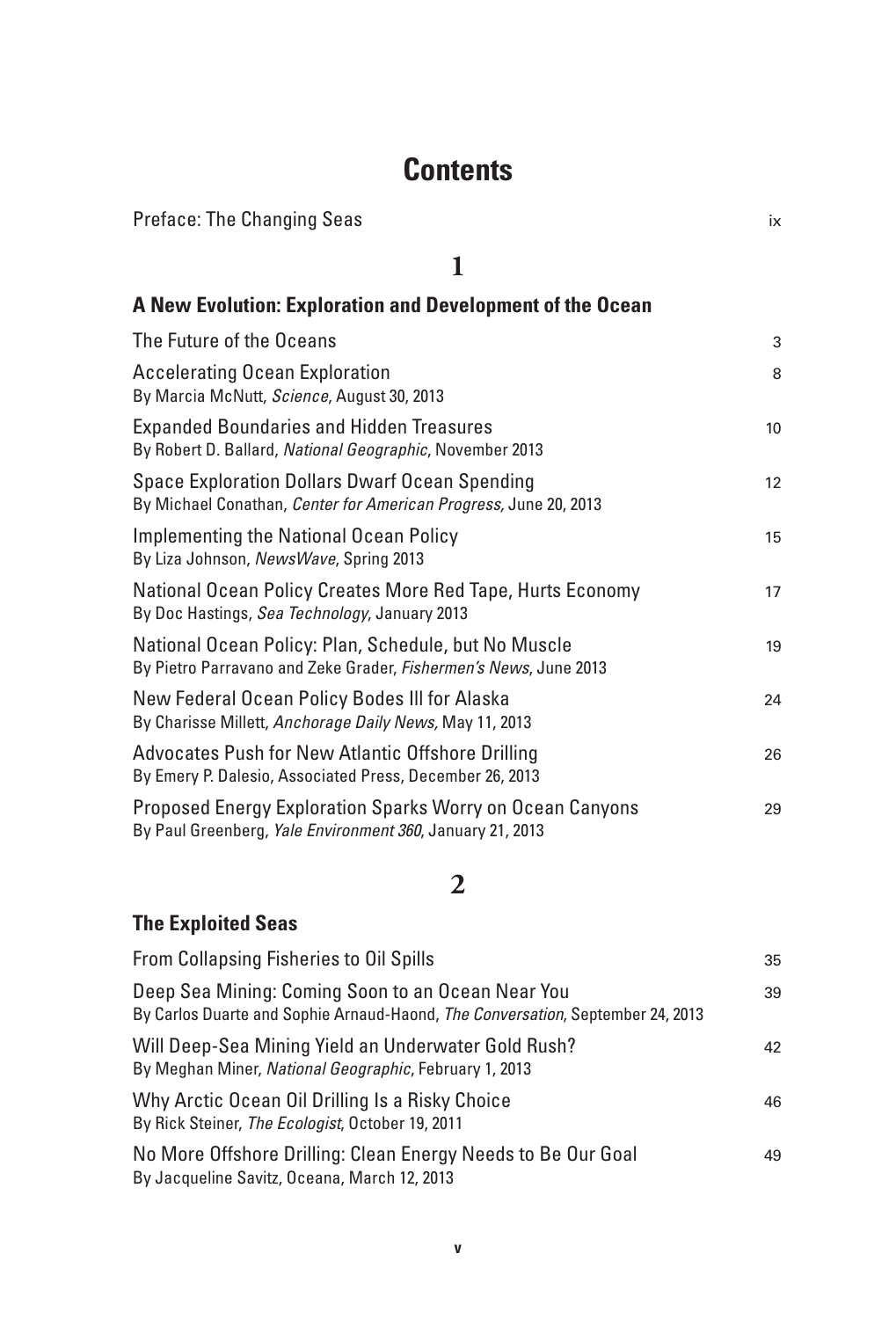#### **vi** Contents

| <b>California Finds More Instances of Offshore Fracking</b><br>By Alicia Chang and Jason Dearen, Associated Press, October 19, 2013                          | 51 |
|--------------------------------------------------------------------------------------------------------------------------------------------------------------|----|
| The Empty Oceans Act: House Offers Draft Bill to Gut Protections<br>for Fisheries and Fishing Economies<br>By Alexandra Adams, Switchboard, January 17, 2014 | 54 |
| Ocean Grabbing: Plundering a Common Resource<br>By Michèle Mesmain, Slow Fish, April 26, 2013                                                                | 56 |
| Fish 2.0: Investing in Sustainable Oceans and Fisheries<br>By David Bank, Impact IQ, January 30, 2013                                                        | 60 |

# **3**

### **Sea Stewardship and the Cost of Neglect**

| Pollution, Climate Change, and Beyond                                                                                                                                                                                                       | 65 |
|---------------------------------------------------------------------------------------------------------------------------------------------------------------------------------------------------------------------------------------------|----|
| Climate Change to Cause "Massive" Ocean Damage by 2100<br>Environment News Service, October 18, 2013                                                                                                                                        | 69 |
| Ocean Acidification: The Other Climate Change Issue<br>By Ashanti Johnson and Natasha D. White, American Scientist,<br>January/February 2014                                                                                                | 71 |
| Ocean Acidification Decreases Growth and Development<br>in American Lobster (Homarus americanus) Larvae<br>By Elise A. Keppel, Ricardo A. Scrosati, and Simon C. Courtenay,<br>Journal of Northwest Atlantic Fishery Science, December 2012 | 76 |
| US Has Failed to Protect Marine Life, Say Conservationists<br>By Carey L. Biron, The Guardian, July 9, 2013                                                                                                                                 | 85 |
| <b>Scientists Call for Global Action on Coral Reefs</b><br>By Alex Peel, Planet Earth Online, August 13, 2013                                                                                                                               | 88 |
| <b>Arctic at Risk from Invasive Species</b><br>By Christopher Ware, The Conversation, November 25, 2013                                                                                                                                     | 90 |
| Our Trash Has Become a New Ocean Ecosystem Called<br>"The Plastisphere"<br>By Sarah Zhang, Gizmodo, January 1, 2014                                                                                                                         | 92 |
| Navy Expands Sonar Testing Despite Troubling Signs<br>By Julie Watson and Alicia Chang, Associated Press, December 15, 2013                                                                                                                 | 94 |
| How Military Sonar May Be Harming Endangered Blue Whales<br>By Joseph Bennington-Castro, io9, July 3, 2013                                                                                                                                  | 97 |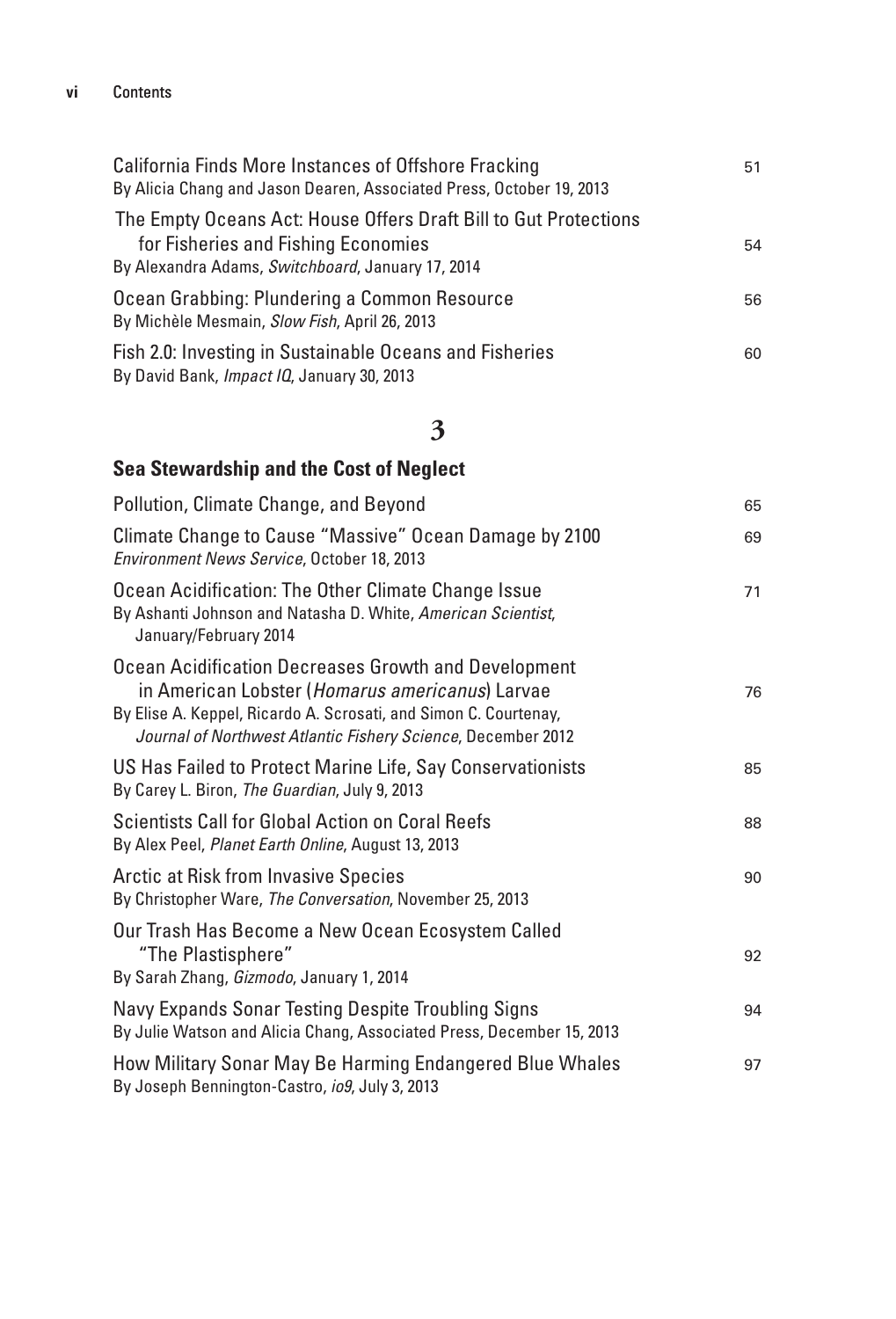## **Hubris on the High Seas**

| Governing the Ocean                                                                                                                                                            | 101 |
|--------------------------------------------------------------------------------------------------------------------------------------------------------------------------------|-----|
| China's Indian Ocean Strategy Not a Danger-Yet<br>By Stanley Weiss, The Huffington Post, July 8, 2013                                                                          | 106 |
| The Road to War Is Paved with Chinese Intentions<br>By James Dunnigan, StrategyPage, January 11, 2014                                                                          | 109 |
| <b>ASEAN Must Show Solidarity</b><br>By Alejandro Del Rosario, Manila Standard Today, January 22, 2014                                                                         | 112 |
| US Navy's Indian Ocean Folly?<br>By James Holmes and Toshi Yoshihara, The Diplomat, January 4, 2011                                                                            | 114 |
| Military Activities in the Exclusive Economic Zones<br>of Foreign Coastal States<br>By Moritaka Hayashi, The International Journal of Marine<br>and Coastal Law, December 2012 | 119 |
| No Fishing: Row Erupts between China and US over Fishing Restrictions<br>By Reuters, NewsYaps, January 10, 2014                                                                | 127 |
| China's New Fishing Regulations: An Act of State Piracy?<br>By Carl Thayer, The Diplomat, January 13, 2014                                                                     | 130 |
| A Hidden Victim of Somali Pirates: Science<br>By Paul Salopek, National Geographic, April 25, 2013                                                                             | 133 |

# **5**

## **Drifting Along: The Rise of the Environmental Refugee**

| Environmental Refugees in a Changing Global Climate                                                                    | 139 |
|------------------------------------------------------------------------------------------------------------------------|-----|
| Who Will Become the World's First Climate Change Refugee?<br>By Robert McLeman, The Globe and Mail, November 17, 2013  | 144 |
| What Happens When Your Country Drowns?<br>By Rachel Morris, Mother Jones, November/December 2009                       | 147 |
| Where Will We Live?<br>By Michael Le Page, Jeff Hecht, and Richard Fisher, New Scientist, March 3, 2012                | 153 |
| The Rising Tide: Environmental Refugees<br>By Andrew Lam, New America Media, August 15, 2012                           | 155 |
| Environmental Refugees Growing in Numbers without Real Solution<br>By Trisha Marczak, Mint Press News, August 21, 2012 | 158 |